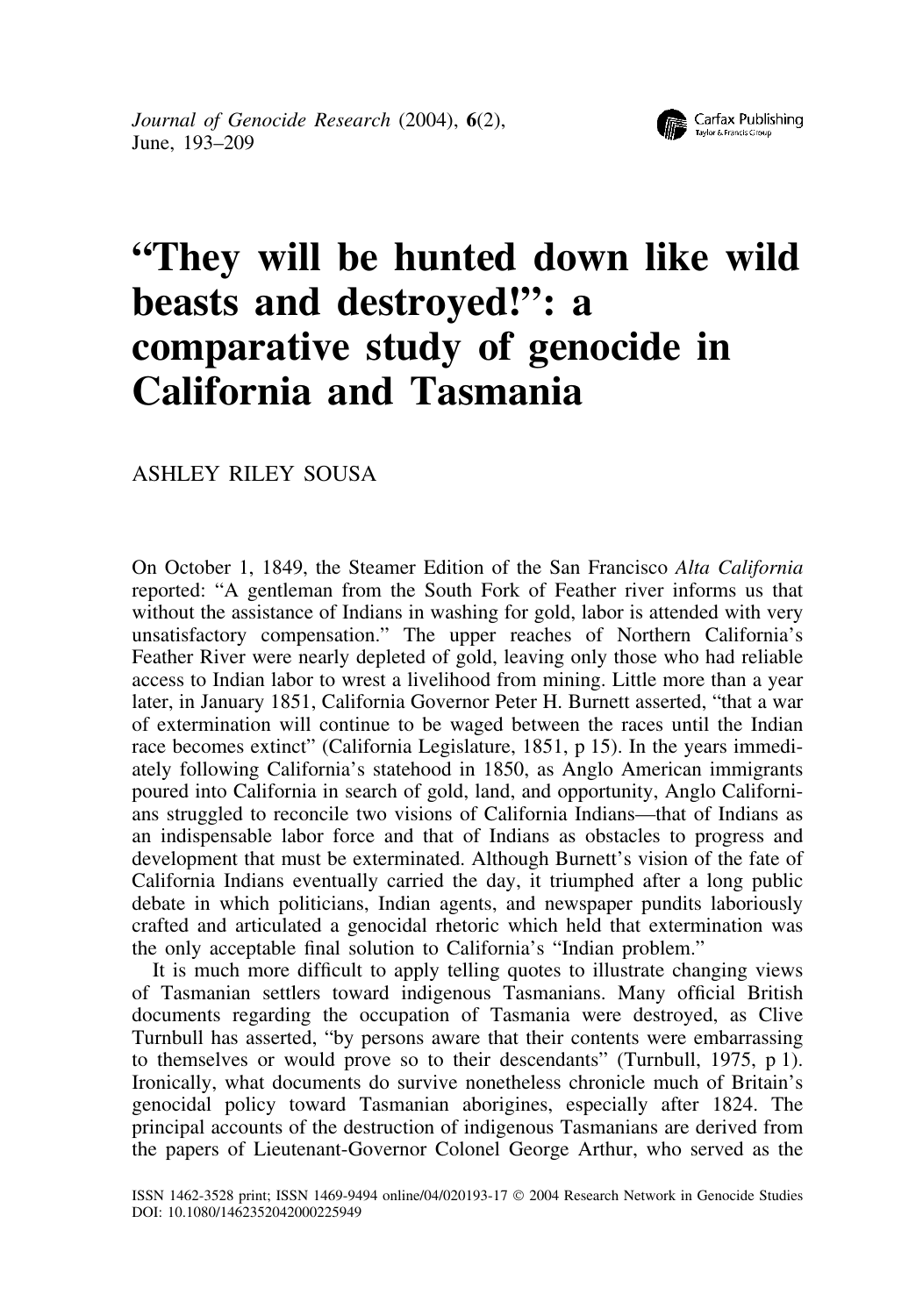British head of the Tasmanian colony from 1824 to 1837, and the letters of George Augustus Robinson, Lieutenant-Governor Arthur's appointed commissioner to the Tasmanian tribes. Both collections primarily document the escalation of the "Black War" and the "conciliation" of the tribes—both periods of intense genocidal violence against indigenous Tasmanians. In order to understand the development of Britain's genocidal policies toward Tasmanian aborigines, it is helpful to view the Tasmanian phenomenon in the context of other episodes of genocidal violence that have occurred in the context of settlement under similar circumstances. Understanding the process in a similar settler society can help one fill in the blanks created by those Tasmanian officials who saw fit to erase from the historical record their participation in the extermination of a people.

California in 1850, like Tasmania in 1824, was a rapidly expanding outpost of an imperial power. In California, the Gold Rush of 1848 precipitated the immigration of tens of thousands of gold seekers from the United States and abroad. The expansion of land grants in Tasmania after 1817 encouraged a more than 12-fold growth of the white population within a period of 13 years. Both settler societies invaded the homelands of nomadic indigenous tribes that practiced foraging over wide expanses of territory. In both societies, stock raising was the prominent economic activity that encouraged attacks by indigenous people on white settlements because of encroachment on land and resources. In both cases, white settlers devastated the indigenous peoples nearly to the point of extinction. Both settler groups were products of British imperial policy: the Tasmanian settlers were drawn from colonial Australia and white Californians principally from a former British colony—the United States. Both groups had extensive histories of exploiting and displacing indigenous people before the settlement of Tasmania and California.

The comparison of these two societies is useful not only in representing divergent opinions among whites in California and Tasmania, but also as a means of complicating assumptions about the nature of frontier settlement and the relationship between settler societies and indigenous populations. Frequently conventional accounts of American westward expansion and the British settlement of Tasmania portray white settlers as uncouth and avaricious land-grabbers who resorted to the basest brutality against native people, while inept but well-meaning public officials attempted unsuccessfully to restrain this behavior. In his 1994 account of the destruction of California Indians by white settlers, Tomás Almaguer argues, "it is important to note that the white men reportedly involved in these bloody skirmishes were typically singled out as the fringe of the new Anglo society … Contemporaries viewing the conflict between these white settlers and Indians in the rural frontiers of the state repeatedly describe the Anglos involved as belonging to the 'lowest class of the white population'" (Almaguer, 1994, p 117; see also Prucha, 1984; Utley, 1984). Similarly, James Bonwick asserts with regard to the early placement of convict colonies in Tasmania, "The misfortune of the Natives of … Van Diemen's Land was, that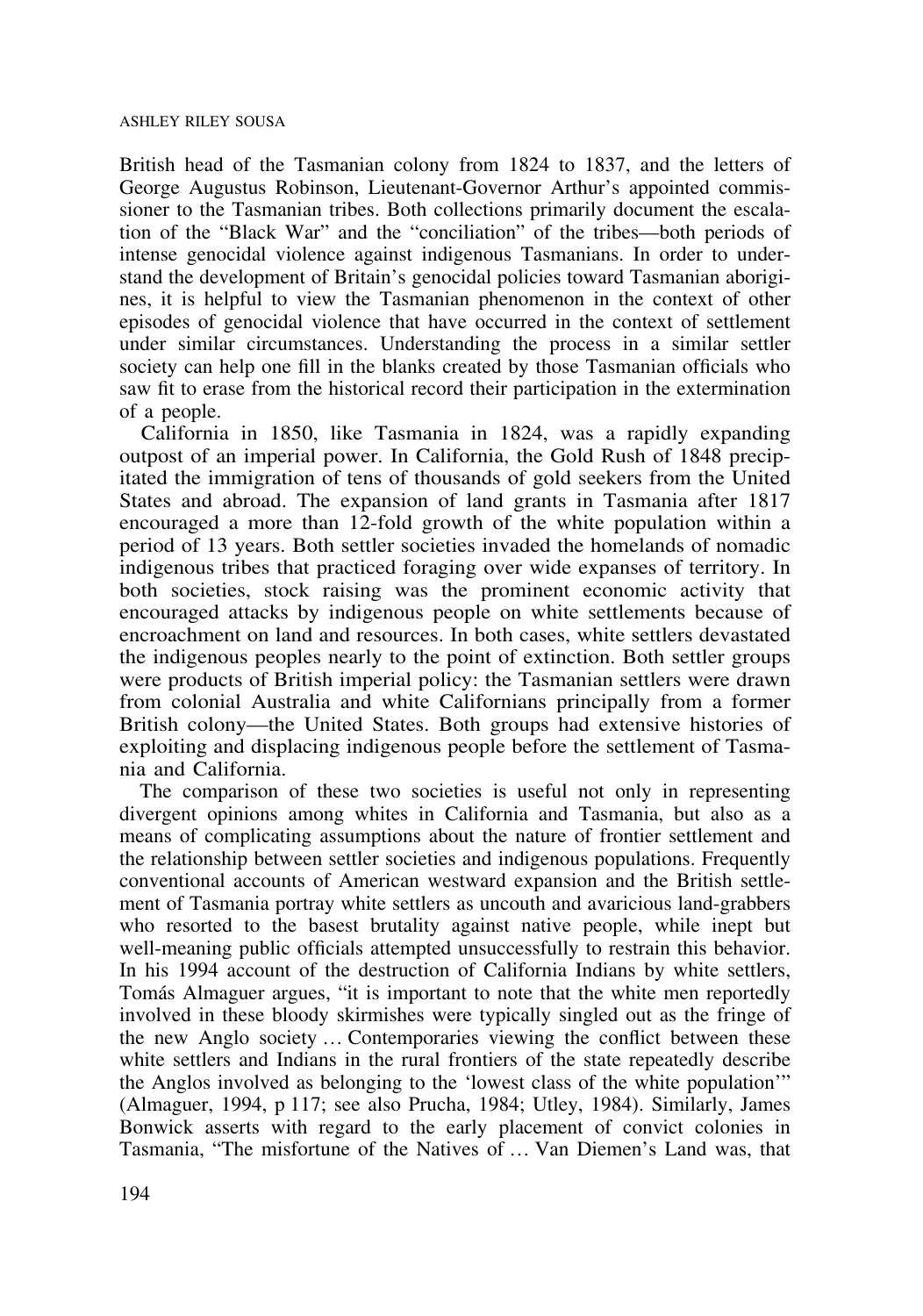the men who came to settle among them were chiefly of a class expatriated for their non-observance of rules of propriety" (Bonwick, 1869, p 30).

While some whites involved in the slaughter of native people in California and Tasmania certainly fell within the ranks of the "fringe" of society, most were ordinary settlers, well respected within their communities. In California, these ordinary settlers worked in tandem with the government of California, federal Indian agents, and even the United States Congress to carry out genocidal campaigns against Indians. Likewise, in Tasmania, the British imperial administration and the Lieutenant-Governors of Tasmania supported the grassroots movement to exterminate aborigines. State, federal, and imperial officials, contrary to the image of bungling but benevolent paternalists, responded with military and financial assistance to white vigilantes who perpetrated massacres, legal shields that protected them from their own actions against native people, and policies that increased the vulnerability of native people to white depredations.

Yet, as the comments of the frustrated Feather River prospector indicate, genocide was not always the favored policy of white settlers toward California Indians. The first European settlers in California, Spanish Franciscan missionaries in the eighteenth century, hoped to form a mutually beneficial relationship with Indians. The Franciscans intended to incorporate Indians into colonial society as subjects of the Spanish crown. Under the leadership of Father Juniaapero Serra and using Indian labor, the Franciscans established a chain of 21 Catholic missions along the California coastline from San Diego in the south to Solano in the north. In the missions, Indian neophytes labored long hours under deplorable conditions in workshops and fields, enriching these colonial outposts, providing food and supplies to nearby Spanish military installations, or *presidios*, and ostensibly learning the customs of "civilized" society and the Catholic faith. James Sandos describes this process as a function of Spanish imperial "state-forming," in which Indians would undergo 10 years of instruction in Spanish culture and religion at the missions, then be resettled in *pueblos*, "to give Spain effective settlements on its northern frontier and to hold the territory against foreign encroachment". When the missions were abolished, or "secularized," by the newly-independent Mexican government, Indians continued to be indispensable to the smooth functioning of the northern frontier society. Instead of laboring for the friars, Indians continued their work under the command of large landowners and ranchers such as Mariano Vallejo, in a condition of near-slavery. The Spanish emigrants to California and their Mexican descendants envisioned indigenous Californians as an essential and desirable, if subordinated, component of the state (Heizer and Almquist, 1979, pp 5–8).

Even the early arrival of white Americans in Mexican California did not substantially alter the arrangement of Indian labor. One notable outcome of the new Mexican government's anti-clerical secularization policy was the granting of sizeable tracts of land to settlers, including American immigrants to the Mexican frontier. The Americans adapted themselves to the Mexican system of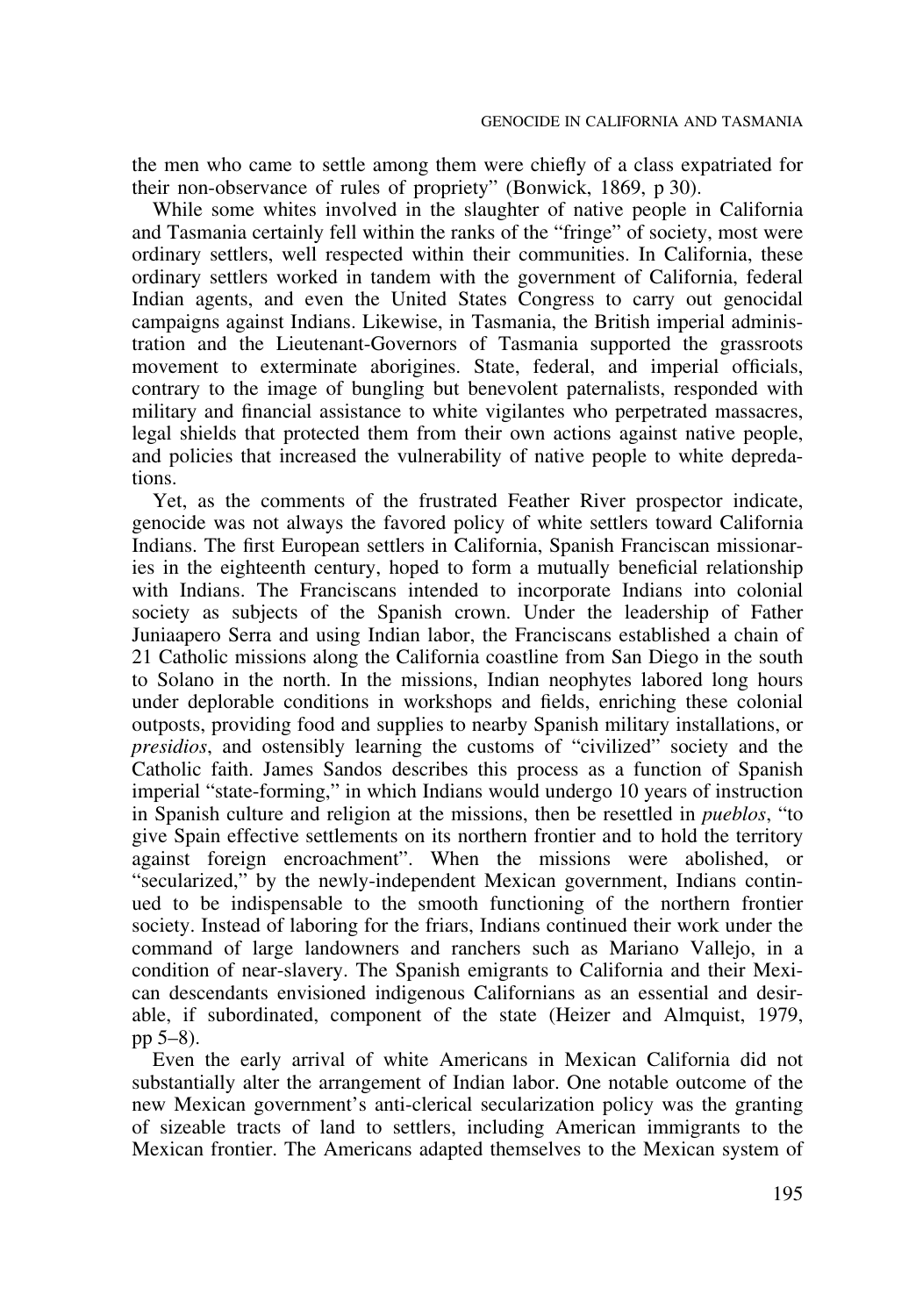landholding and Indian labor, participating in the same abuses of Indian laborers. But, despite the Mexicans' and Americans' debasing treatment of Indians, their cruelties stopped short of outright extermination. Ranch owners like John Marsh, proprietor of Rancho Los Medanos, recognized that "throughout all of California the Indians are the principal laborers; without them the business of the country could hardly be carried on." These men recognized that California Indians had to be preserved if they were to continue to provide necessary labor to keep the ranches functioning (Almaguer, 1994, pp 50–51; see also Hurtado, 1988).

The United States' conquest of California in 1846 also did not have an immediate impact on the arrangement of Indian slavery, since white settlers continued to develop California's pastoral and agricultural economy with the sweat and toil of Indian laborers. Even James Marshall's discovery of gold at John Sutter's mill stream in 1848, which would later give rise to the greatest genocidal violence by whites against indigenous Californians, first only inspired a new use for Indian labor. John Sutter himself, for example, seized the opportunity of the gold discovery on his land by recruiting Indians to pan gold for him. Another rancher, John Bidwell, put a twist on Sutter's method by renting out his Indian slaves to his business partners for a handsome profit. Evidently, by harvest season of 1848, many other whites had caught onto this trend of employing Indian labor in the gold fields, for John Sutter found that the Indian workers had largely abandoned his New Helvetia ranch for more lucrative mining jobs, leaving him unable to harvest his crops (Hurtado, 1988, p 103).

For Anglo and Mexican ranchers, Indians made ideal gold miners. Since, as John Bidwell's business venture illustrates, Indians could be worked profitably without paying wages, masters could reap huge profits from Indian miners. The profits derived from mining could then be reinvested into cattle ranches and agricultural endeavors, creating an even greater need for Indian labor as the agricultural and pastoral economy expanded alongside mining. Thus, as Albert Hurtado has asserted, by the end of 1848 "Indian labor [bwas] more valuable than it had ever been" (Hurtado, 1988, pp 104–105).

Although the settlement of Tasmania proceeded almost directly into the settler society phase, white Tasmanians, like white Californians, only gradually developed the exterminationist outlook and rhetoric that culminated in genocidal violence between 1814 and 1830. Beginning with the first British expeditions to Tasmania in 1777, the earliest encounters between whites and indigenous Tasmanians were marked by generally cordial relations. British policy toward native people on these explorations was quite clear: the British Admiralty explicitly instructed Captain James Cook "to endeavour by all proper means to cultivate a friendship with the natives … shewing them every kind of civility and regard" (Plomley, 1966, pp 21–22). A generation later the first permanent white settlements appeared on the shores of Tasmania. The settlers of these communities understood the value of the Admiralty's admonitions to Captain Cook in 1777.

These new communities on Tasmania's northern coast began as outposts to supply the sealing trade that sprung up and began to flourish in the islands of the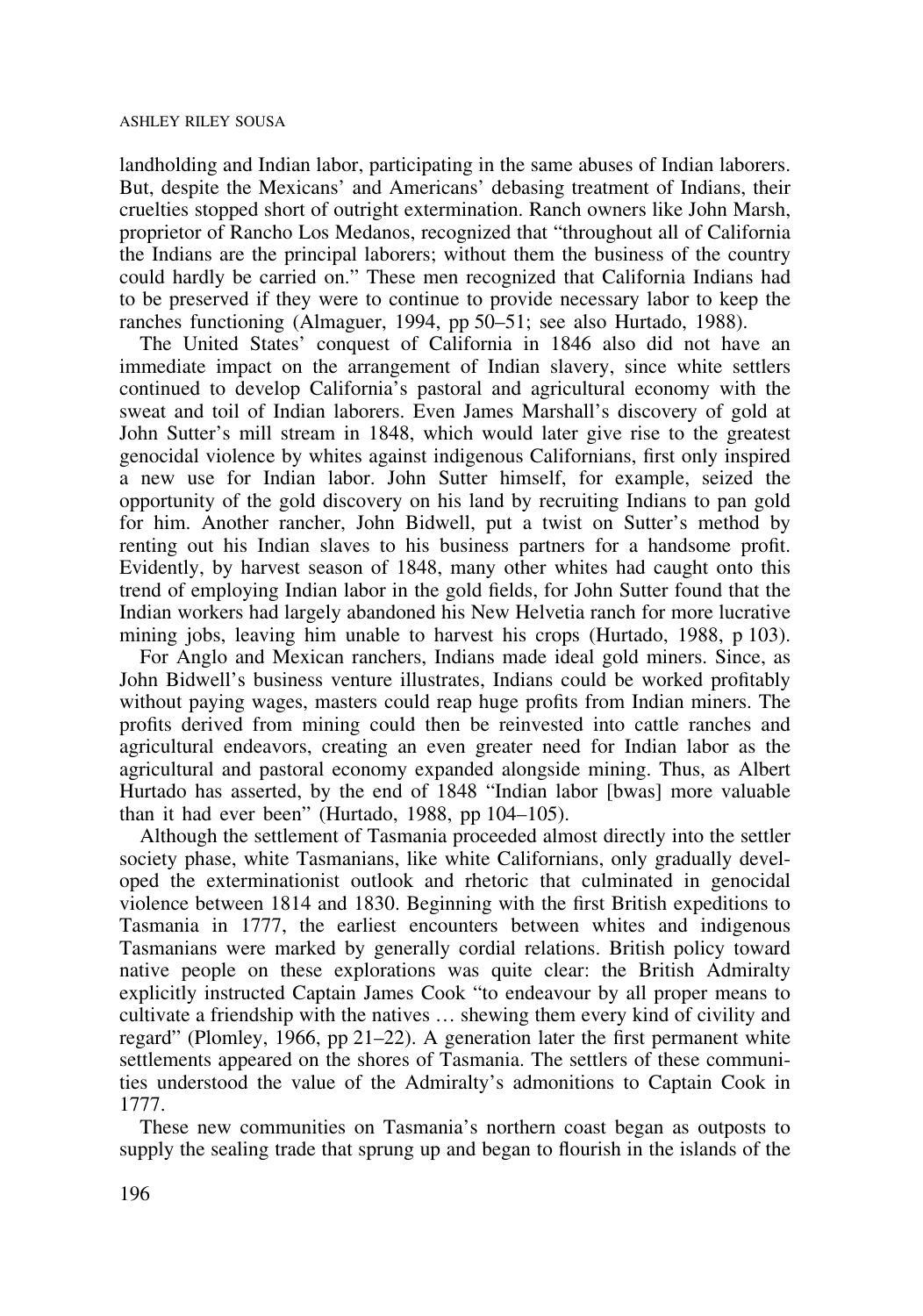Bass Strait at the turn of the nineteenth century. Some historians and contemporary observers have emphasized the sealers' cruelty toward indigenous Tasmanians, pointing to the "kidnapping" of indigenous women to serve as workers in the seal trade and, presumably, sexual or domestic partners. N. J. B. Plomley argues that the sealers relationships with indigenous women "were undoubtedly the principal cause of the extinction of the tribes of the north coast … many of the women taken by the sealers would have succumbed to disease and many others to the cruelties inflicted on them." In addition, "removal of the native women from their tribes would have broken up the tribal economy and removed one of the sexes from the breeding population." Plomley also accuses the sealing settlements of urging indigenous women into prostitution, thereby further undermining indigenous communities (Plomley, 1966, p 24). In his analysis of the sealing communities, however, Lyndall Ryan challenges this view, suggesting that the bonds between indigenous women and white sealers may have been mutually beneficial economic arrangements that helped supplement indigenous economic activity. Further, since many of these sealing communities endured for decades, the sealers' reliance on indigenous women's labor may have actually preserved indigenous communities along Tasmania's north coast (Ryan, 1981, pp 66–71). Considering indigenous women's likely economic and domestic value to sealing communities, in Ryan's view, white sealers would have had incentive to maintain civil relations with local indigenous peoples.

Just as the use of Indian slave labor in California was reaching the heights of profitability, the social and economic order of California was changing. News of Marshall's gold discovery finally reached the eastern United States in December of 1848, precipitating an exodus of white American emigrants to California beginning in 1849. These newest immigrants arrived in California flushed with excitement at the prospect of attaining immense wealth through their own individual labors. At this nexus of economic visions—profit derived from individual initiative and profit derived from commanding Indian labor—the tide of white sentiment toward California Indians began to turn toward extermination. This transition, however, was not spontaneous, nor did it occur instantaneously with the advent of white numerical hegemony in California. For several years after the arrival of the "forty-niners" many white Californians continued to rely heavily on Indian labor and fought hard to maintain access to a viable indigenous workforce, even as a growing body of whites was articulating a new vision of Indians as irredeemable and undesirable obstacles to the economic and social development of California. As some fought to protect their right to Indian labor, many others looked to the day when California would be free of its Indian nuisance.

As California quickly transitioned into statehood, the California Constitutional Convention of 1849 kept Indian issues out of its considerations. The 1848 Treaty of Guadalupe Hidalgo, which formally ceded Mexico's northern provinces, including California, to the United States, concluded the Mexican War and formalized the United States' conquest of northern Mexico. A provision of the treaty stipulated that all persons who had been citizens of Mexico at the time of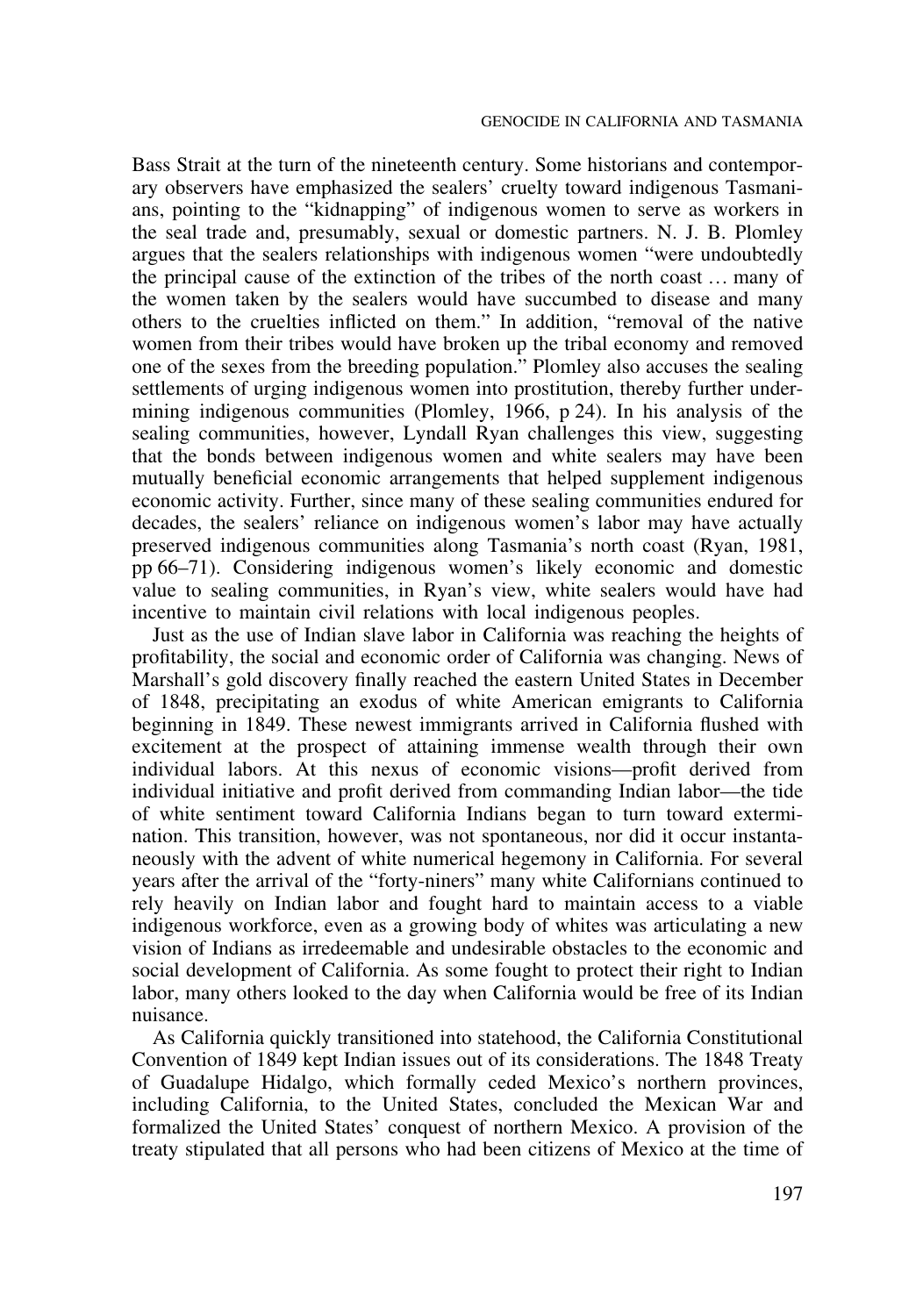the treaty, including Indians, would be eligible for citizenship in the new American states. According to Robert Heizer, the California constitutional delegates "sidestepped the question of recognizing non-whites as citizens with the right to vote" by allowing the new state legislature to decide the matter. The California legislature not only denied Indians the right to vote, but also excluded them from serving as witnesses "for or against any white" in the California court system (Heizer, 1973, p 5). Thus, the California Constitutional Convention, in cooperation with the legislature, took early steps in setting the stage for genocide. Without a voice in state government, or the ability to bring cases against whites in court, California Indians could not hope to put up effective legal resistance to further enslavement, exploitation, and eventual extermination by whites.

One of the first Anglos to take advantage of the institutionalized marginalization of Indians was none other than John Bidwell, longtime exploiter of Indian labor. In 1850 Bidwell, now a senator in the first California State legislature, introduced a bill entitled "An Act in Relation to the Protection, Punishment, and Government of the Indians." Bidwell's bill was a halfheartedly humanitarian attempt to provide for limited Indian participation in voting and protection from enslavement by whites, but its major thrust was to regulate Indian labor with a system of indenture and contract labor. The bill was never passed, but many of Bidwell's suggestions were incorporated into a later bill entitled "An Act for the Government and Protection of the Indians."

The new bill, passed on April 22, 1850, dropped many of the more charitable provisions of Bidwell's earlier bill, including limited suffrage, and added a clause that provided for the removal of Indians from their traditional lands to smaller parcels of land called *rancherias*. The new bill upped the ante on regulating Indian labor, however, by creating a system for punishing Indian crimes through forced labor (California Legislature, 1850, pp 224, 323). Robert Heizer has characterized this law as "a crudely inhumanitarian one … devised with the intent to realize some benefit, however limited, from the presence of an otherwise useless and threatening alien and unwanted population." This bill viewed in light of the previous century of Spanish, Mexican, and American reliance on Indian labor, however, reveals that white Californians did not quite yet view Indians as entirely useless and undesirable. Although the gold rush had seized an increasingly prominent place in California's economic order, the legislature conceded to the reality that Indians were still necessary to the smooth functioning of the pastoral and agricultural economy (Heizer, 1973, p 9).

Despite the probably early success of aboriginal–white relations in the sealing communities of Tasmania, British imperial policy quickly instituted an era of mutual antagonism between indigenous Tasmanians and white settlers. Britain initially settled Tasmania as a penal colony, beginning in 1803. British convicts lived and labored at first in closed, guarded communities and had little contact with the indigenous population. Before long, however, the Tasmanian convict colonies began to fall on hard times. They could not produce enough to sustain themselves and British imperial administrators would not give the attention to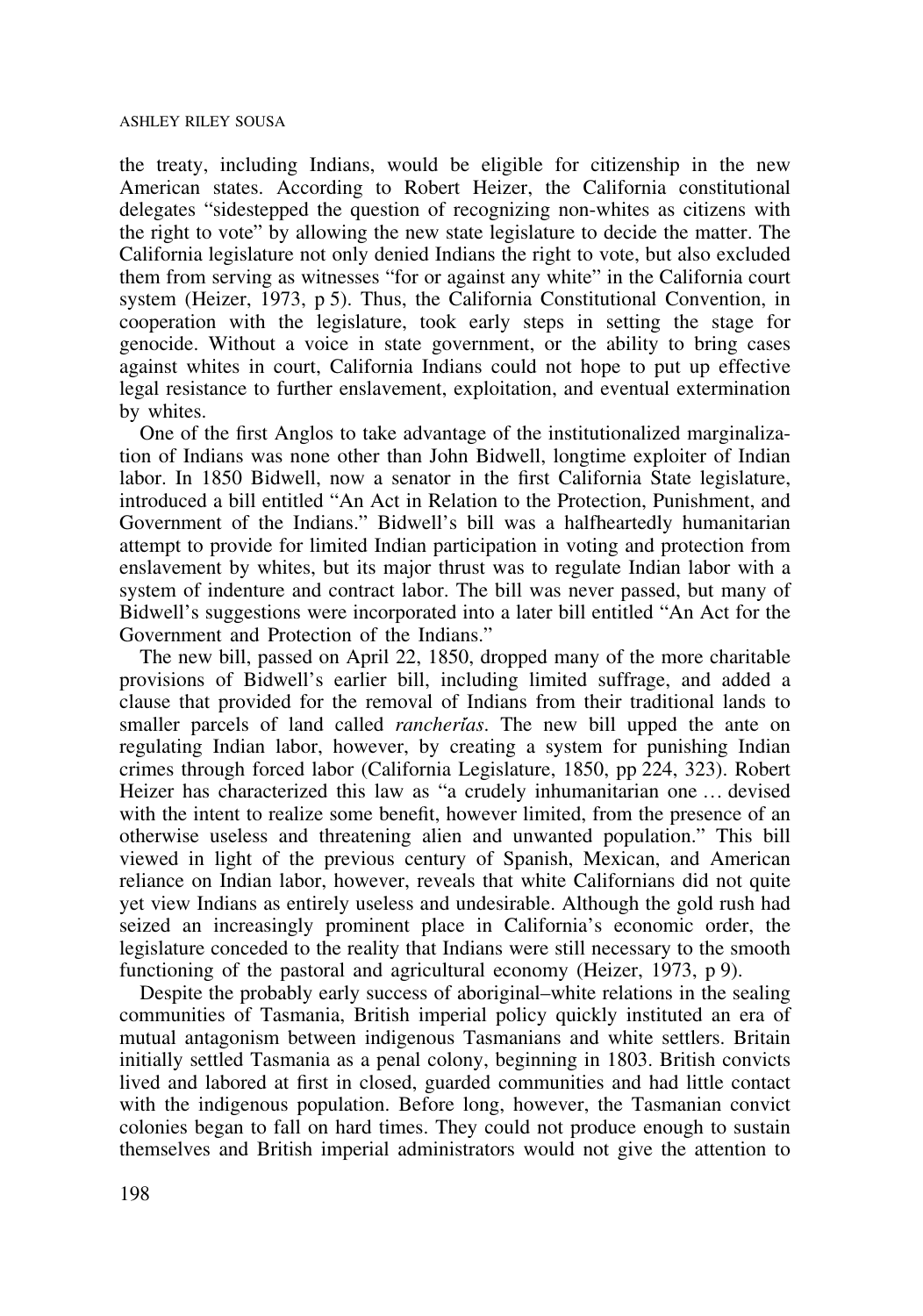effectively provisioning and managing these expatriated undesirables. Forsaken convicts, desperate to the point of starvation, were turned loose into the surrounding countryside to forage for survival. The presence of hundreds of convicts roaming the countryside and the corresponding depletion of the natural resources indigenous people relied on understandably alarmed indigenous Tasmanians and eventually led to violent backlash against the usurpation of their natural resources. Some of the more successful convicts gave up life in the penal colonies to live full time in the countryside as "bushrangers." The bushrangers, living outside the law, subsisted partly by raiding indigenous villages for food and supplies (Turnbull, 1975, pp 38–41).

It is important to remember that many convicts were desperately starving during these early famine years of Tasmanian settlement. In contrast to Bonwick's characterization of the "misfortune of the Natives" as being a class of whites who refused to follow "the rules of propriety," the reality of the conflict between convicts and indigenous people was the Britain's gross mismanagement of the penal colonies (Bonwick, 1869, p 30). But it did not take long for the bushrangers' violence to transcend simple economic motivations. Among many bushrangers, the "art" of killing aborigines became the stuff reputations were built on. For example, one notorious bushranger, a man by the name of Carrotts, bragged of capturing an indigenous woman after killing her husband. He seized this opportunity to terrorize his captive by cutting off her dead husband's head, "and hanging it around her neck, drove her before him as his prize." Likewise, bushrangers Lemon and Brown delighted in tying down indigenous captives and using them for target practice (Turnbull, 1975, p 41).

This situation was exacerbated after 1818 by the influx of thousands of white settlers from Australia. The settlers joined the bushrangers in competing with indigenous people for land and resources. When Britain granted these settlers the right to land in Tasmania, they failed to secure title from the indigenous occupants. Consequently, the settlers felt entitled to exploit their land as they saw fit, while indigenous Tasmanians felt the sharp pinch of narrowing access to the game, plants, rivers, and land that sustained them. As with the economic competition created by the freeing of the convicts into the countryside, the economic competition between white settlers and indigenous people also sparked violence and raids on farms and livestock. In such cases, white settlers often behaved remarkably like the convict bushrangers. Massacres as well as murders of individual aborigines were widely reported throughout the 1820s. In addition, the settlers added a new component to the harassment of indigenous people: the kidnapping of their children to be used as domestic servants. For example, George Augustus Robinson consistently refers to the prevalence of detribalized indigenous children being kept as near-slaves (Plomley, 1966, p 27; Turnbull, 1975, p 78). As the years of white settlement wore on, the violence between settlers and aborigines grew to a fevered pitch. As early as 1807, well before the 1818 mass immigration of whites, one early settler by the name of Knopwood noted that "the natives have been very troublesome for a long time, but not so desperate as they have been lately" (Turnbull, 1975, p 41). Yet this knowledge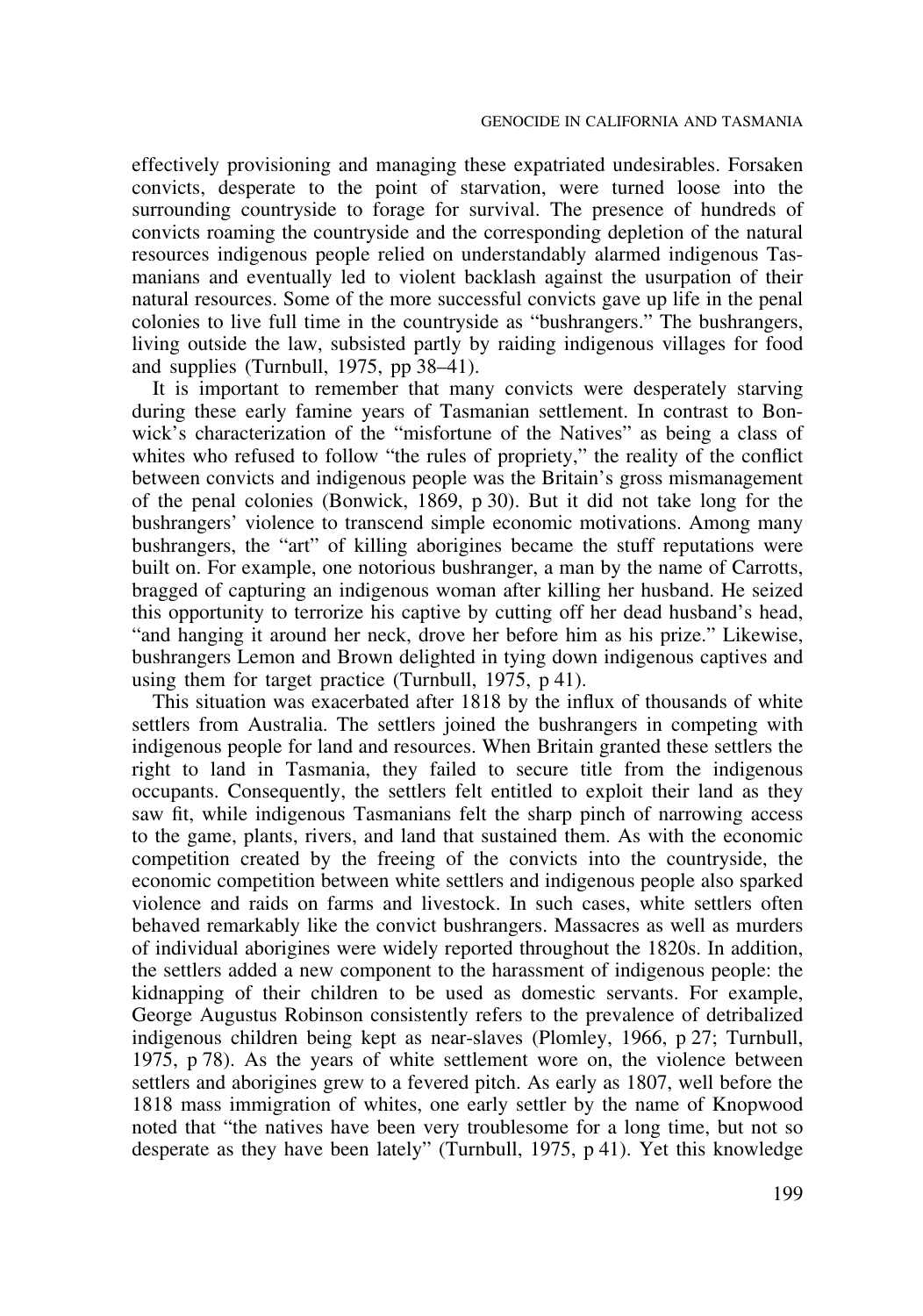of indigenous "desperation" did little to ameliorate setter abuses in the decades to come.

If some settlers, such as Knopwood, were aware of indigenous grievances, the British administrators of the Tasmanian colony were even more so. On March 13, 1819, only one year after the institution of the land-grant program, Lieutenant-Governor Colonel William Sorrell issued a proclamation instructing "A careful Avoidance, on the part of the settlers and stockmen, of conduct tending to excite Suspicion of intended injury, and a strict Forbearance from all Acts or Appearances of Hostility" toward indigenous Tasmanians (Turnbull, 1975, p 58). In addition, the Lieutenant-Governor concluded his order by forbidding all colonists from taking "possession of a native youth or child unless it shall be clearly proved that the consent of the parents had been given; or that the child had been found in a state to demand shelter and protection" (Plomley, 1966, p 27). Although Sorrell's proclamation rang hollow due to his ultimate reluctance to enforce it, it reveals that settlers and imperial officials alike were well aware of the problem of settler violence against and harassment of aborigines. His careful order against "Acts or Appearances of Hostility" reveals his knowledge that such behavior on the part of white settlers was a primary contributor to the interracial violence that plagued British Tasmanian communities and terrorized aborigines in the countryside.

In 1824, when Lieutenant-Governor Arthur succeeded Sorrell as head of the British Tasmanian colony, the attacks on aborigines by white settlers and the usurpation of indigenous land and resources had escalated to unprecedented levels in the southern settlements near the colonial capital of Hobart Town. The white population had skyrocketed since the beginning of Sorrell's administration, leaving indigenous Tasmanians ever more desperate to protect their hunting and gathering grounds and numerically ever more vulnerable to settler depredations. Lieutenant-Governor Arthur, however, was even more reluctant than Sorrell to take political risks by advocating fair treatment for indigenous Tasmanians and their plight correspondingly declined. The white settlers were, by this point, "clamoring … for the extermination or removal of the aborigines" and Arthur was unwilling to either enforce the previous proclamations against violence toward indigenous people or create any sort of permanent reservation on the island where indigenous people could live apart from colonial society, lest he incur the wrath of colonists at home or of imperial officials in London (Plomley, 1966, p 28). It would not be long before the white settlers of Tasmania seized upon Arthur's reluctance to abandon talk of appeasing indigenous people, and elevate the discussion of indigenous issues to call for *either* removal or extermination.

As miners and other white settlers flooded into California in the early 1850s, the rhetoric on the place of Indians in California society shifted to consideration of Indian removal. Many of these white emigrants came from the Eastern and Midwestern states where removal had been the predominant Indian policy for most of the early nineteenth century. One of the most notable and notorious events in the Indian policy of this period was the removal of the Cherokee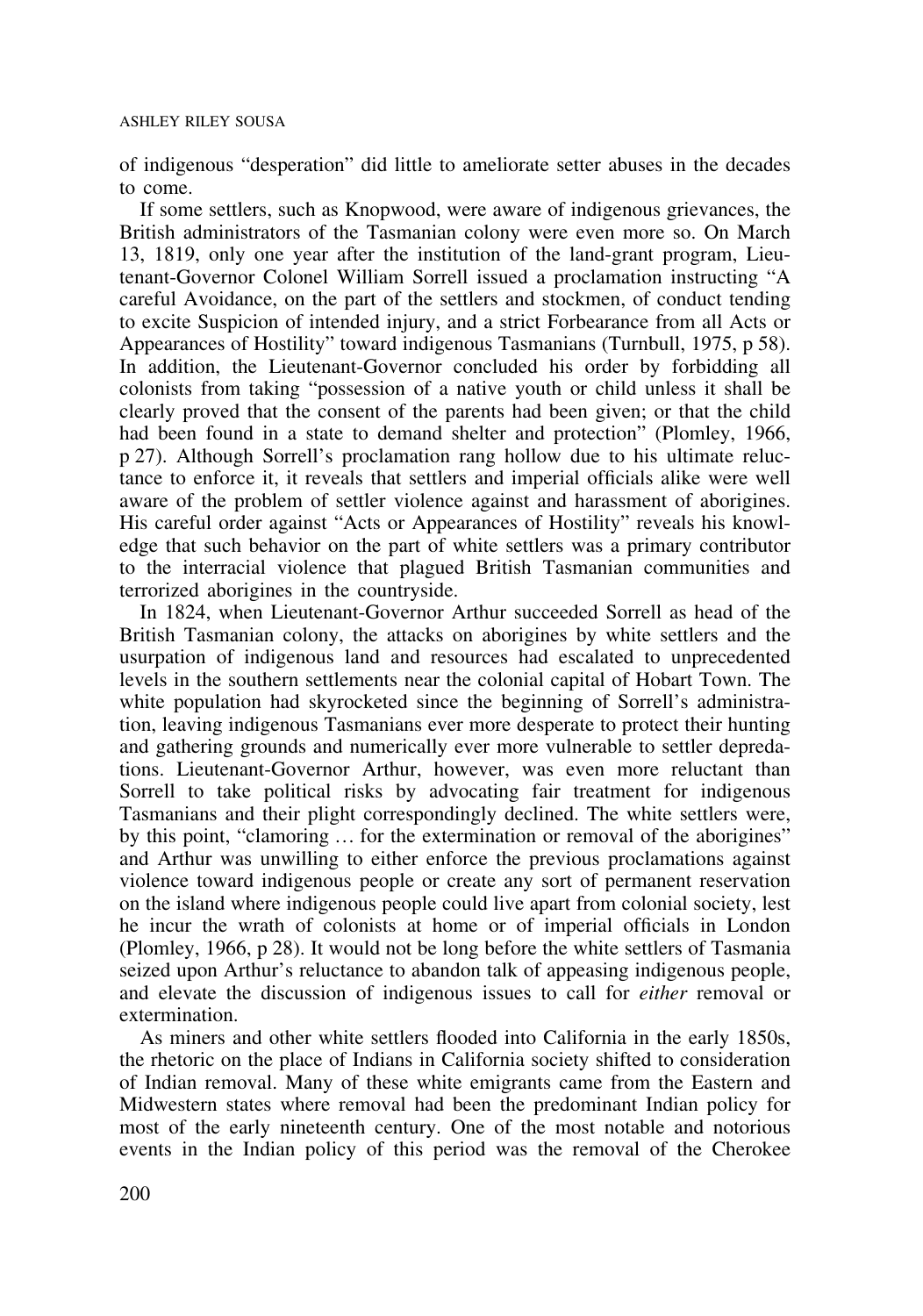Nation from the Southeastern United States to the newly-formed Indian Territory west of the Mississippi River in present-day Oklahoma. Although removal was a devastating event for the Cherokees, it had, for white Americans, conveniently solved the "problem" of Indian land title and sovereignty by nearly eliminating Indians from the Southeastern states. These white emigrants brought to California with them the conviction that removal had represented the most efficient and humane solution to dealing with Indians in their home states and hoped that California could effect the same convenient solution with respect to the Indians within its own borders (see Satz, 1975; Zinn, 1995, pp 124–146). In response to the growing debate over Indian removal in California, the federal government sent three professional Indian commissioners—Dr. Oliver Wozencraft, George Barbour, and Redick McKee—to California in 1851 to help the state deal with its Indian policy. Noting that "there is *no further west*, to which they *can* be removed," the commissioners undertook to negotiate treaties for another kind of Indian removal—the removal of tribes from their traditional lands to reservations (*Alta California*, 1851). In 1851 and 1852 Wozencraft, Barbour, and McKee painstakingly negotiated 18 treaties with various California tribes that would have set aside approximately 7,488,000 acres and provided food and supplies in exchange for the Indians relinquishing title to their remaining tracts of land.

The work of the commissioners represented a second strain of opinion among white Californians in the 1850s, one that emphasized a policy of "domestication" of the tribes. Throughout the 1850s, whites used the term domestication to refer to settling Indian tribes on restricted tracts of land and training them to farm and tend livestock. The goal was to transition Indians from their traditional modes of subsistence—gathering wild plant foods, hunting, and fishing—which required them to migrate over wide expanses of land to locate food sources, to a sedentary lifestyle, thereby freeing millions of acres for whites to use. In addition to signifying the continuation of the necessity of Indians as laborers, the "Act for the Government and Protection of the Indians" also signaled a move toward a similar kind of reservation policy as the federal commissioners envisioned. In its second article, the act provided protocol by which a "white person or proprietor in possession of land" on which Indians lived would apply to local authorities to "set off a sufficient amount of land for the necessary wants of such Indians," thereby creating a series of small *rancherias* scattered throughout the state (Heizer, 1974, p 220).

The San Francisco *Alta California* emerged as one of the foremost proponents of the reservation policy in 1851. Although initially not entirely sympathetic to the commissioners and their work, the *Alta California* was forced to conclude, "The Indians have a right to a portion of the soil … And if we deprive them of that we must afford them the means of sustenance in some other way" (*Alta California*, 1852; Rawls, 1984, p 142). But not all white Californians agreed with the *Alta California*'s assessment of the commissioners' reservation policy. A growing majority of white Californians in this period argued that the reservation policy would be harmful to California's economy and to the interests of its citizens. Indians, reservation opponents argued, would monopolize this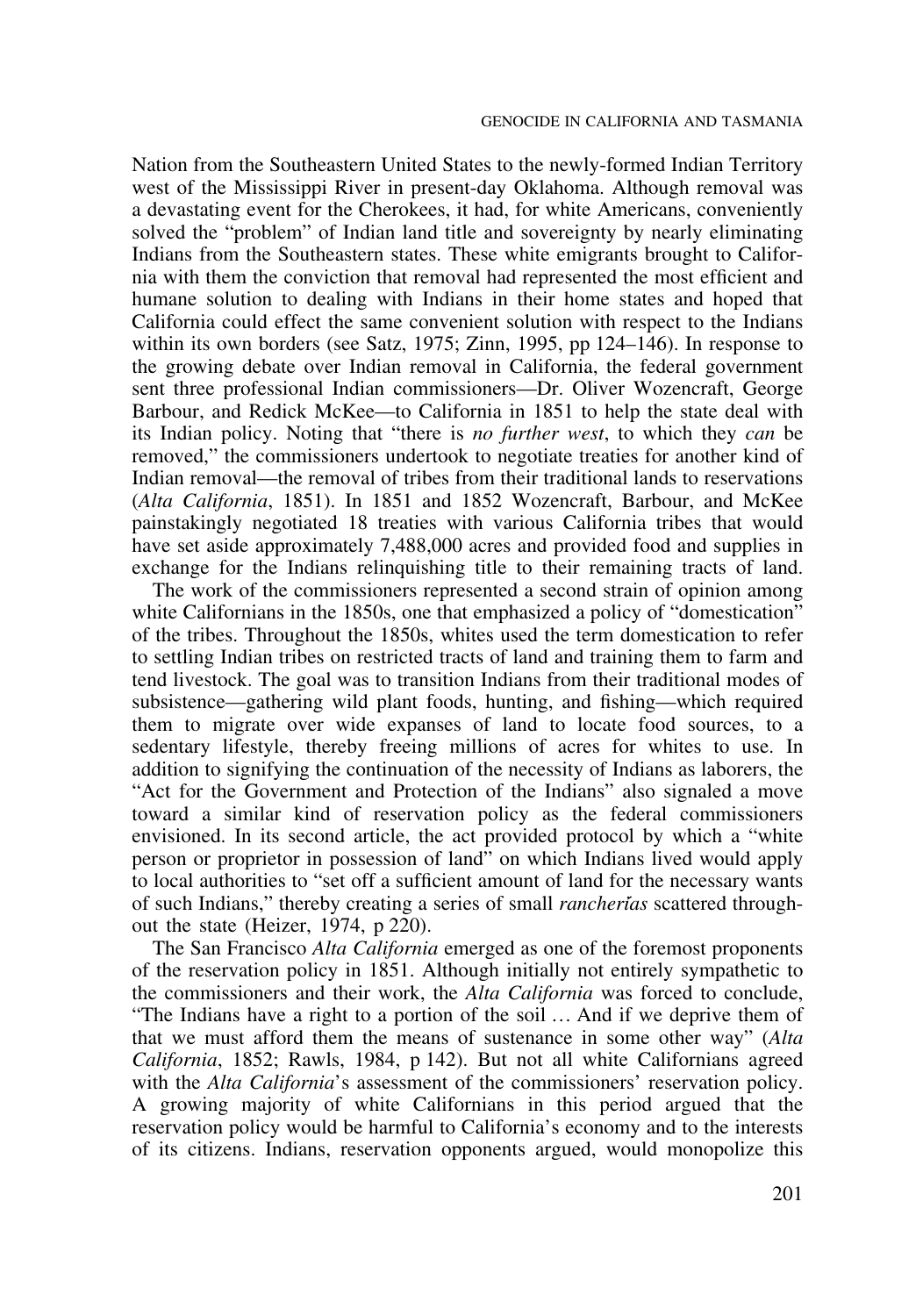profitable land and waste the valuable natural resources that whites might successfully develop. One particularly biting editorial bluntly asserted in protest, "it would be a piece of hardihood to point to any section of the State where [obgold] does not exist  $\ldots$  it would be a very difficult matter to place the Indians where there would not be some inducement to the white man to live." If "the Indians are expected to cultivate the lands," the editorial demanded sarcastically, would opponents of the reservations "have them placed upon a barren rock?" (*Alta California*, 1851). The commissioners themselves took a much more conciliatory tone, entreating the Commissioner of Indian Affairs to "take into consideration their poverty, the country they surrender, and particularly the expense of a war with them that would necessarily last for years, to say nothing of the gold mines they give up." With these factors in mind, George Barbour assured the Commissioner, "I do not think you will conceive that we have given them too much" (Rawls, 1984, p 141).

Although sympathetic to the needs of indigenous Californians, especially when compared with the pro-removal white majority, the commissioners and their main advocate, the *Alta California*, helped to forward exterminationist rhetoric, even as they fought to secure lands and provisions for Indians. A notable trend in the writings of the commissioners and the *Alta California*'s editorials was their tendency to construct reservation policy as an either–or proposition that left little room for compromise between the two extremes of domestication and outright extermination. In a January 1851 letter to the Alta *California*, the commissioners argued that "the people of California appear to have left but one alternative to these remnants of once numerous and powerful tribes, viz: *extermination or domestication*." A few days after the commissioners' piece appeared, the *Alta California* echoed the commissioners' assertion, pinning the state's entire hope for peaceable future Indian relations entirely on the commissioners' work. Calling for "immediate action" to avert "a long, bloody, and costly war," the editorialist worried that "while we hesitate or lose time, the golden moment for pacification may forever be lost" (*Alta California*, 1851). A later editorialist continued this theme with what was now beginning to sound like an ultimatum: "you have but one choice—KILL, MURDER, EXTER-MINATE OR DOMESTICATE AND IMPROVE THEM" (*Alta California*, 1852).

In November, 1826, as violence between indigenous people and settlers escalated in Tasmania the principal Tasmanian newspaper, the Hobart Town *Colonial Times*, issued its own similar demand, complete with boldface capital letters: "We make no pompous display of Philanthropy—we say unequivocally—SELF DEFENCE IS THE FIRST LAW OF NATURE. THE GOVERN-MENT MUST REMOVE THE NATIVES—IF NOT, THEY WILL BE HUNTED DOWN LIKE WILD BEASTS AND DESTROYED!" The *Colonial Times* went on to suggest various nearby islands that might make good reserves where aborigines might "acquire some slight habits of industry, which is the first step of civilisation" or die out slowly and far enough away not to bother the white settlements in Tasmania. On December 29, the *Colonial Times* further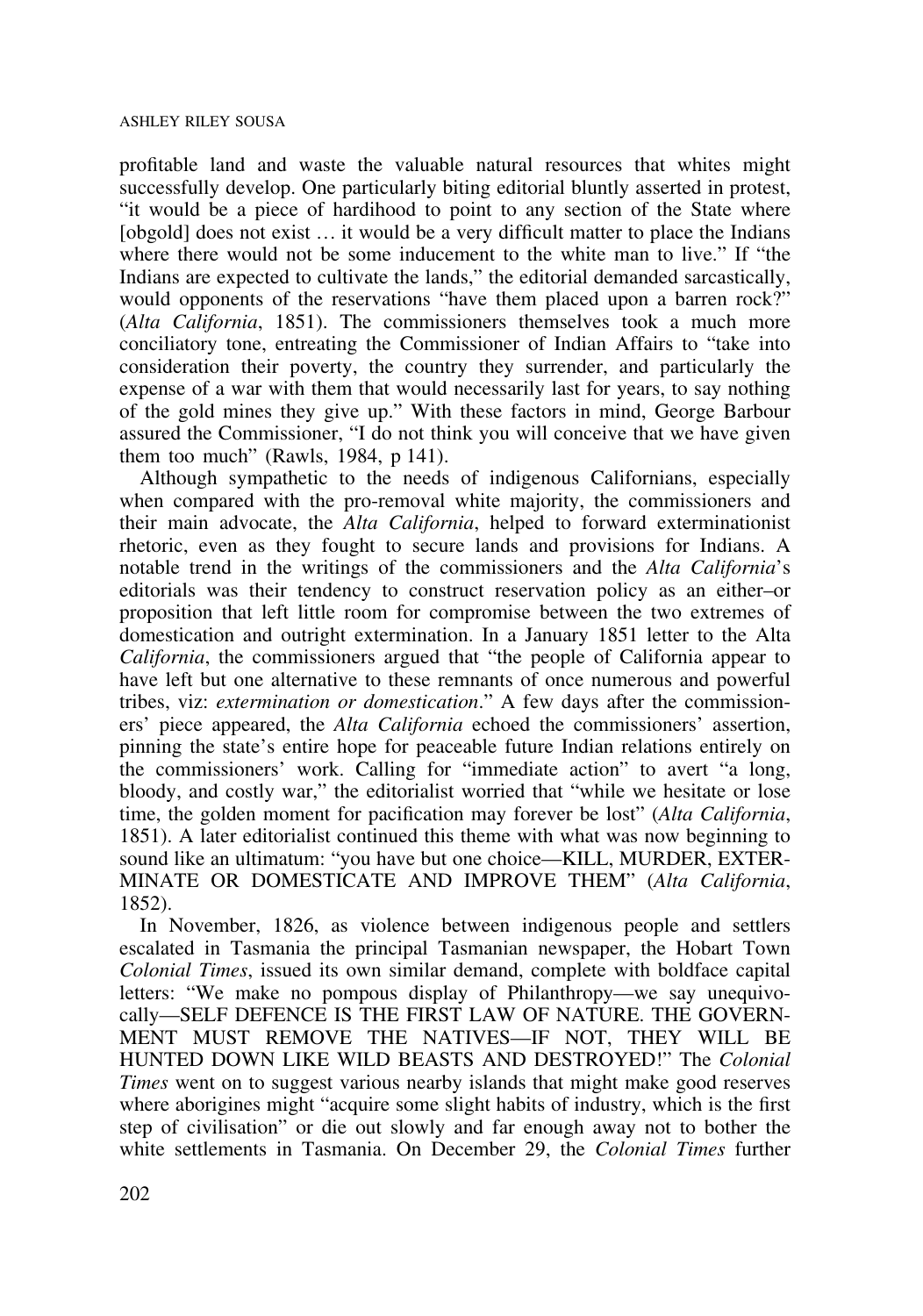warned that "until the aborigines are sent out of the Island … there will be continual slaughter on both sides which no human hand can possibly prevent" (Turnbull, 1975, pp 76–77). By defining British policy toward indigenous Tasmanians as a clear-cut choice between certain destruction and removal, the *Colonial Times* removed responsibility for genocidal acts from the shoulders of white settlers at the same time it shrouded the wholesale dislocation of the indigenous population of Tasmania in humanitarian garb. This absolution of guilt for the fate of indigenous people would profoundly impact Lieutenant-Governor Arthur's policy in the upcoming year.

On November 29, 1827, Lieutenant-Governor Arthur's secretary issued a statement assuring colonists that "his excellency feels assured that the black Natives may be driven from the settled districts, which has now become a measure of indispensable necessity, as they cannot by conciliating means be induced to retire from them" (Turnbull, 1975, p 79). This statement marked the beginning of Arthur's commitment to expelling indigenous people from Tasmania altogether. Although Arthur privately acknowledged that "it is not a matter of surprise that the injuries, real or supposed, inflicted upon the blacks have been revenged upon the whites," political pressures from London and from colonists in the vicinity of Hobart Town overrode his more humanitarian sentiments. In November 1828 he confirmed his intention to remove indigenous Tasmanians by declaring martial law against indigenous people, thereby facilitating their expulsion from the settled districts. This policy was devastating to aborigines because "it gave settlers more and more freedom to murder them and to do everything to wipe them out" as whites forced indigenous people further and further away from Hobart Town (Plomley, 1966, p 29).

But the indigenous people refused to be expelled from the areas of white settlement. Already suffering from depleted resources, many now depended on commerce with whites and even charitable handouts merely to survive. The refusal of indigenous Tasmanians to leave the settlements prompted Lieutenant-Governor Arthur to devise two strategies to encourage the removal of the aborigines. The first of these strategies was to subsidize settler militias to capture indigenous people for monetary rewards. As a second strategy, Arthur appointed George Augustus Robinson as a commissioner to the tribes and sent him into the countryside to negotiate for removal with the indigenous people themselves. Beginning in December of 1829, Robinson traveled throughout the island attempting to convince indigenous communities to relocate to one of several nearby islands, whereupon the British colonial government would provide for their needs. Robinson's negotiating was far more successful than the colonists' military activity in resettling hundreds of aborigines on Gun Carriage Island, Flinders Island, Swan Island, and other islands in the Bass Strait (Ryan, 1981, pp 124–146). By February 3, 1835, Robinson was able to report to Arthur's secretary: "The entire Aboriginal population are now removed" (Ryan, 1981, p 170).

As the commissioners negotiated their treaties with the California tribes and debates raged furiously in the *Alta California*, private citizens were already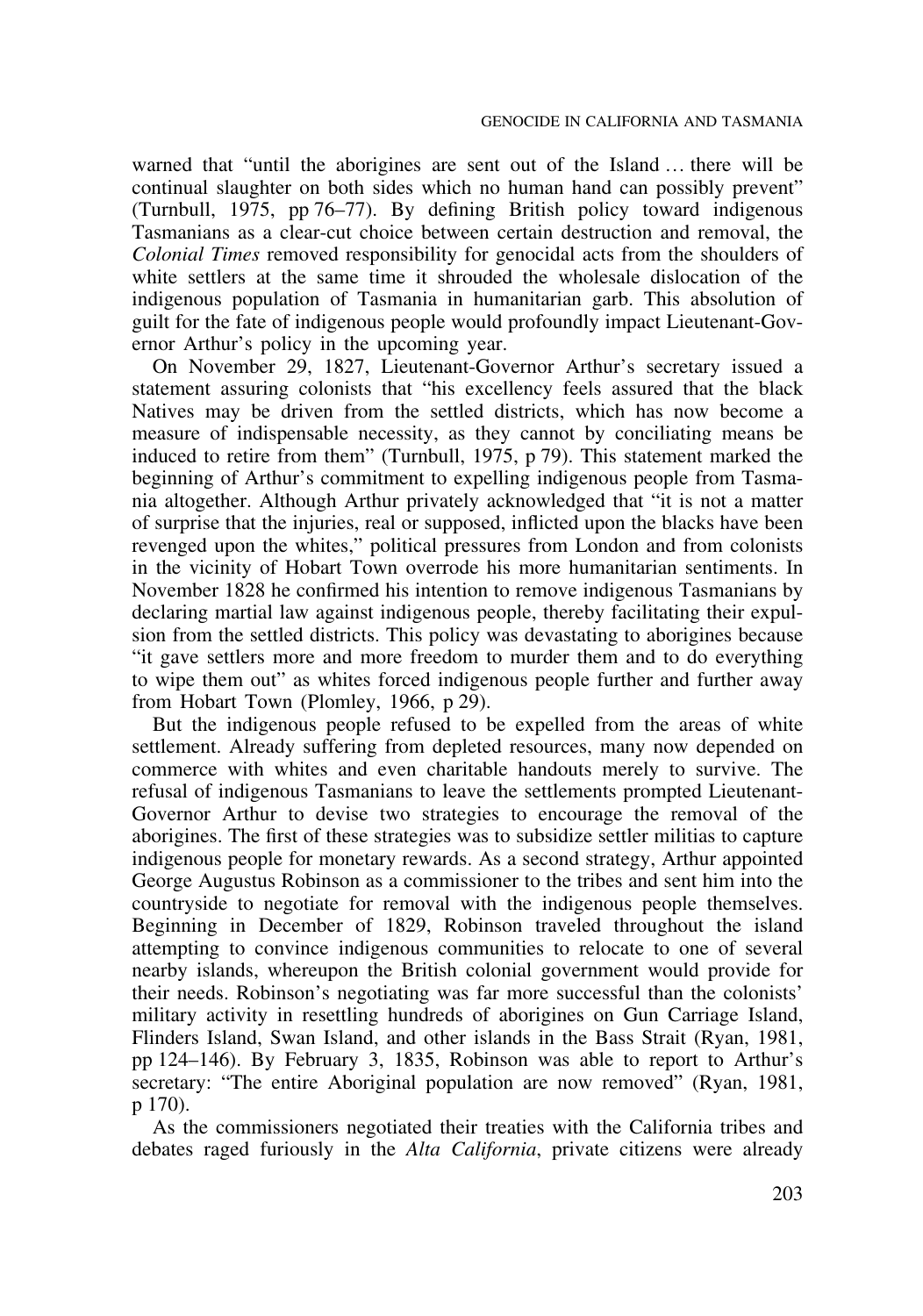beginning to pick up on extermination as a viable alternative to negotiation with California Indians. As increasing numbers of white miners, farmers, and ranchers invaded Indian homelands in the early 1850s, they drastically undercut indigenous Californians' abilities to provide sustenance for themselves. By monopolizing the land and natural resources California Indians relied upon to make a living, these white invaders drove Indians throughout the state to destitution. Many Indians were forced to resort to raiding white settlements for the food, clothing, and supplies they needed to survive, leading to white retaliation that sparked a series of Indian wars in the early years of statehood. The whites who found themselves victimized by Indian raids could not possibly be surprised by this outcome. That whites driving Indians off their land and away from their resources was the root of Indian attacks on white communities was widely recognized as being the cause of the Indian wars that swept through the hinterlands in this period. The *Alta California* acknowledged in 1851, "our countrymen engaged in the mines are frequently in the habit of 'prospecting,' and it is by no means singular that they should have encroached on the reservations for that purpose." Another editorialist for the *Alta California* asked its readers to consider the "uncalled for oppressions" of Indians by whites in order to consider Indian war across the state "in a fair estimate" (*Alta California*, 1851).

The federal government was also made aware of the plight of indigenous Californians, not only by the work of Wozencraft, Barbour, and McKee, but also by the work of several other commissioners that presided over Indian agencies throughout the state. One such commissioner, Adam Johnson, ran an agency that covered territory in the far northern region of the state near the headwaters of the Sacramento River. In a letter to the United States Commissioner of Indian Affairs regarding a recent raid on whites near Bear River and Wolf Creek, Johnson provided a sympathetic report of the Indian grievances that led to the attack and deaths of several local settlers. "Their means of subsistence, which have heretofore been limited," Johnson asserted, "are now greatly diminished on account of the immigration overrunning their country." Further, Johnson stated, "I have been told of several acts of depredation which were instigated by the chiefs of certain tribes through the apprehension that their people must die of starvation in consequence of the strangers overrunning their country, feeding their grass, burning their timber, and destroying their dams on the streams" (Heizer, 1974, p 170). One concerned citizen, Pastor Sylvester Woodbridge of the Benicia Presbyterian Church, wrote to President Zachary Taylor himself, stating "that the Indians in the Sierra Nevada are driven in large numbers from their usual haunts, are consequently deprived of their customary food … and hence are exposed to starvation … They are often killed, because when urged by hunger, they have attempted to seize the horses and cattle of the American emigrants" (Heizer, 1974, pp 183–184).

Given the knowledge of the plight of California Indians and the ultimate causes of the Indian raids on emigrant communities, if pacification and domestication of indigenous Californians were still considered a viable goal, the state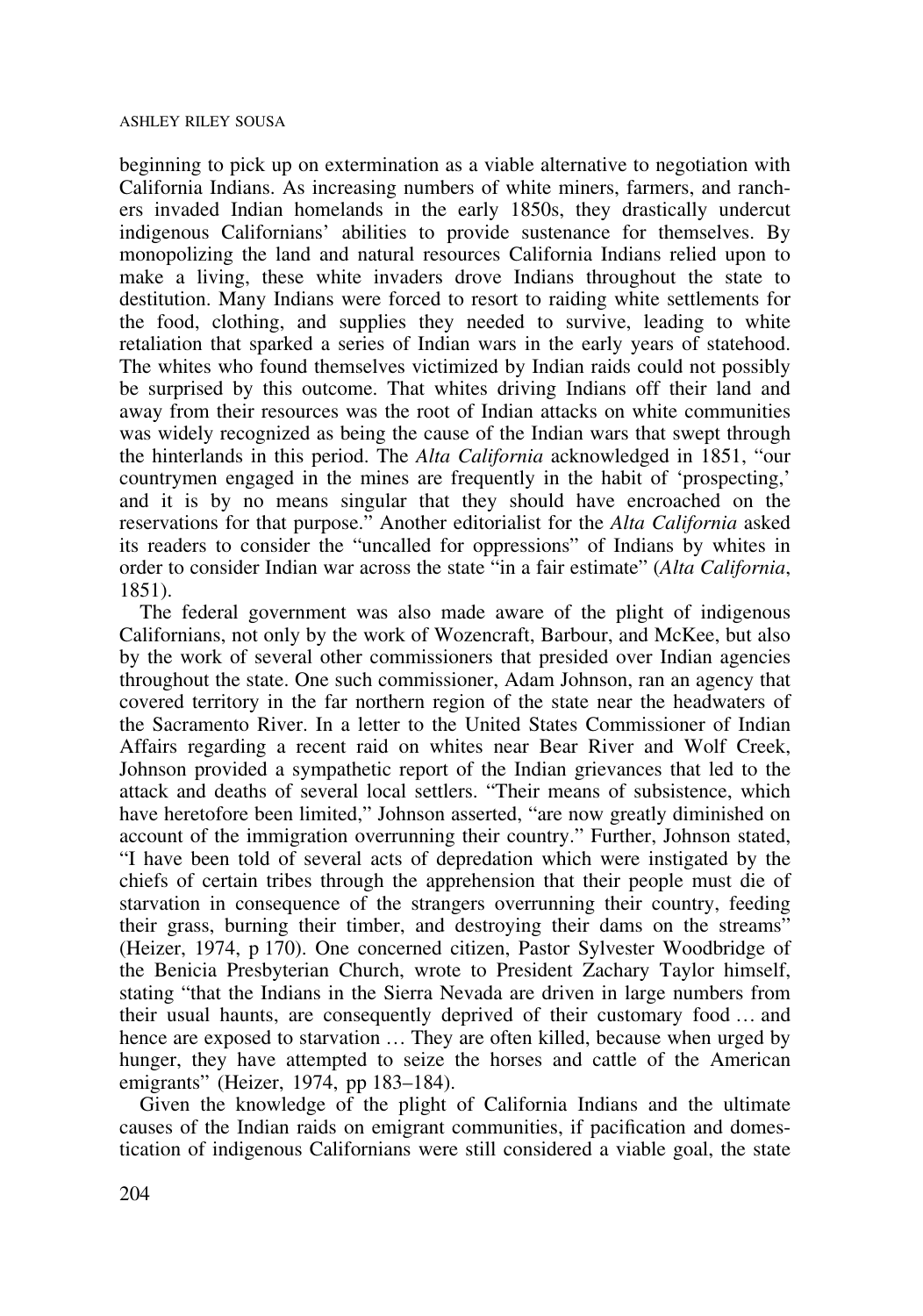of California and the federal government should have been poised to embrace the treaties being negotiated by the commissioners and their recommendations for a reservation policy that would provide for the needs of California Indians and secure peace in the state. But this was not to be. Throughout the commissioners' tenure in California, two Governors sat in the Executive office: Peter J. Burnett and John McDougal. Each Governor played his part in polarizing the discussion of Indian policy to the domestication versus extermination dichotomy, and each staunchly opposed the commissioners' efforts to secure the reservation policy. By actively opposing what they perceived to be the only alternative to exterminating California Indians, Burnett and McDougal threw the support of the state of California behind a genocidal policy intended to cause the extinction of indigenous Californians.

In an address to the California state legislature in January 1851, shortly before Wozencraft, Barbour, and McKee began their treaty-making expedition, Governor Peter Burnett informed his audience that white settlers would not stand passively in the face of further Indian violence in the hinterlands. The inevitable result of whites living alongside Indians, according to Burnett, was that "a war of extermination will continue to be waged between the races until the Indian race becomes extinct" (California Legislature, 1851, 15). Governor John Mc-Dougal took office shortly thereafter and contributed his piece to the call for extermination. In a message to Colonel J. Neely Johnson, a militia leader dispatched to meet with the commissioners as they treated with Indians in Mariposa county, McDougal suggested that "if the Indians are still found to be obstinate and intractable after your endeavors … a vigorous prosecution of the war is our most efficient remedy." The war, McDougal insisted, "must of necessity be one of extermination of the many tribes" (California Legislature, 1851, pp 673–674). At the same time the commissioners were in Mariposa county attempting to sway the "obstinate and intractable" Indians of that region, McDougal was conspiring with the state legislature to undermine the peaceful work the commissioners intended to carry out.

Although McDougal entreated Colonel Johnson and his militiamen "to avoid studiously the commission of any act calculated to excite and exasperate unnecessarily the Indian tribes," he apparently had little faith in the power of negotiation, for he also sent along with those orders instructions "to practice the most rigid economy" in mustering and supplying a larger militia force for "whatever operations you may find it advisable to commence" (California Legislature, 1851, pp 673–674). Meanwhile, back in the legislative chambers of the state capital, the state Senate contemplated a bill that would provide for "further means to prosecute the war against the Indians" in Mariposa county. To the Indian commissioners, however, McDougal sent only a message assuring them of the state government's sincere desire for "relations of amity and friendship with the Indians." Furthermore, Governor McDougal assured the commissioners, "Col. Johnson will afford you every facility in his power to effect this object, and will cooperate with you in all measures necessary to ensure a return to those friendly feelings which are so desirable to us"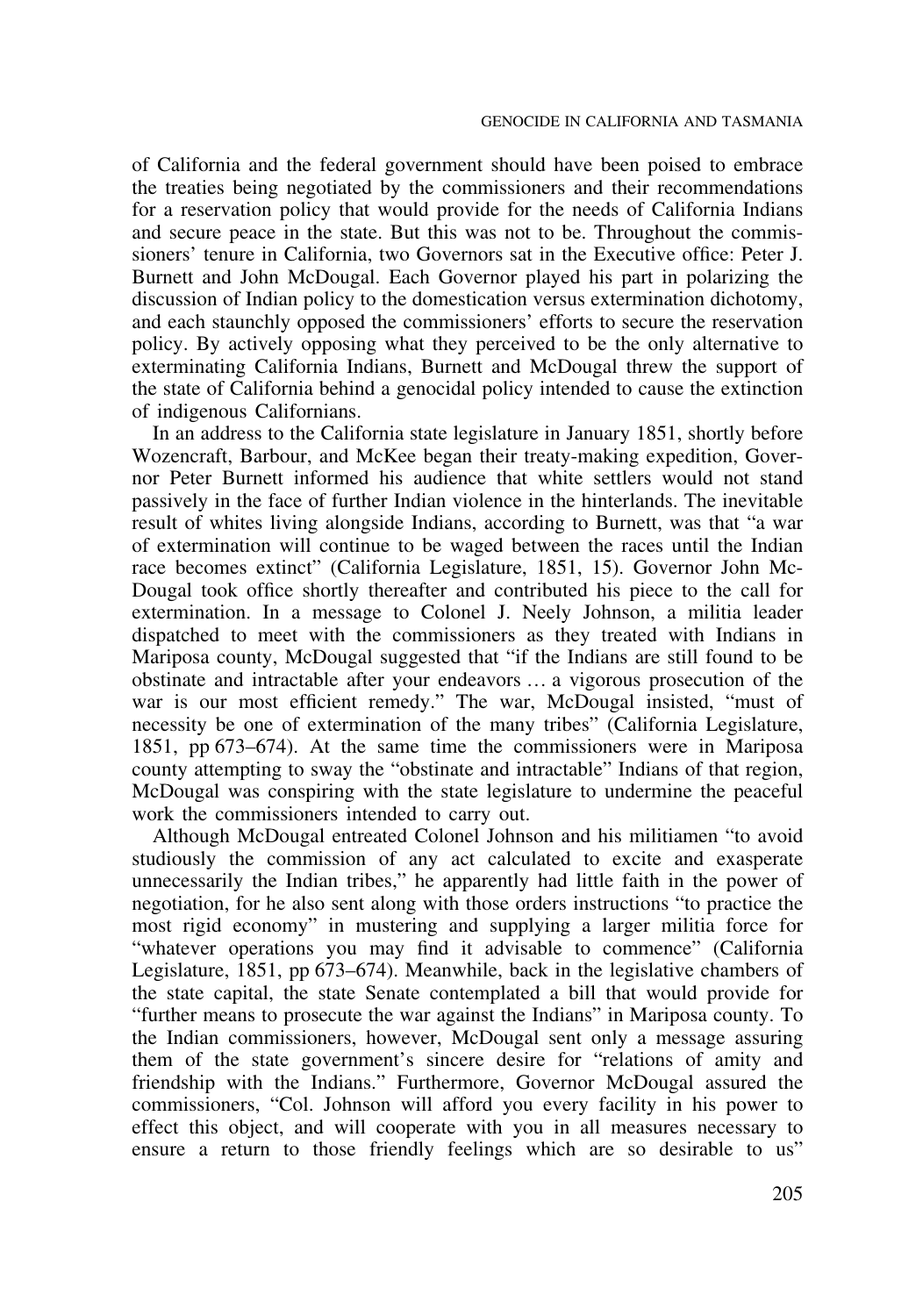(California Legislature, 1851, p 678). He failed to mention that, should those feelings of amity prove not to be forthcoming, a well-armed militia with an eye toward exterminating the Mariposa tribes would be.

Despite the best efforts of the commissioners and the urgings of th*e Alta California*, the United States Senate, responding to the hostility of a growing majority of white Californians and the intransigence of two gubernatorial administrations and two sessions of the state legislature, refused to ratify the 18 treaties submitted by Wozencraft, Barbour, and McKee in 1852 (Rawls, 1984, pp 141–147). Arguing that the reservations outlined by the commissioners' treaties would encompass valuable mining and agricultural lands and limit Anglo access to Indian labor, the California legislature actively opposed the reservation system. The legislature painstakingly reviewed each treaty, outlining its complaints, then ordered California's representatives to the United States Congress to oppose the ratification of the treaties (Hurtado, 1988, p 140). Contrary to its image as a voice of reason that attempted to moderate white settlers' abuses of Indians, the United States government—the Senate in this case—along with the California legislature and Governors, took an active role in denying the most fundamental security to indigenous Californians. By forcing them to remain in this precarious state, with no right to their lands and livelihoods, these state and national leaders put California Indians at the mercy of an increasingly violent and extermination-minded populace.

The Anglo citizens eagerly acted upon the state's and federal government's promise that California Indians would be left vulnerable. The exterminationist rhetoric espoused by state leaders and even the somewhat sympathetic editors of the *Alta California* helped to convince whites that, since the project of domestication did not work, the race war predicted by Governor Burnett was the next logical step in dealing with indigenous Californians. In the years following 1852, whites seized on this sentiment and perpetrated a series of punitive expeditions against Indians who had been left with no choice but to pillage white settlements in order to survive. Although the Office of Indian Affairs later provided for a new reservation system, the lands and provisions it set aside for Indian use were woefully inadequate to support the large numbers of Indians that settlers were attempting to drive off their lands. In addition, the federal government still failed to fairly secure the title from Indians for their homelands and many Indians refused to remove to the reservations so long as they could hope to support themselves in their traditional territories. Consequently, throughout the state, white militias continued to roam through the countryside, killing Indians at the public expense. Communities from Lake Shasta to Marysville raised funds to provide bounties for Indian scalps brought in by bounty hunters (Hurtado, 1988, pp 141–148; Rawls, 1984, pp 184–186). Perpetuating genocide against California Indians had gone from being simply a desirable policy goal to a profitable business.

By 1870, the population of indigenous Californians had plummeted to 50,000 people from 100,000 in 1850. Although the majority of the population loss was not directly the result of murder at the hands of white Californians, as Robert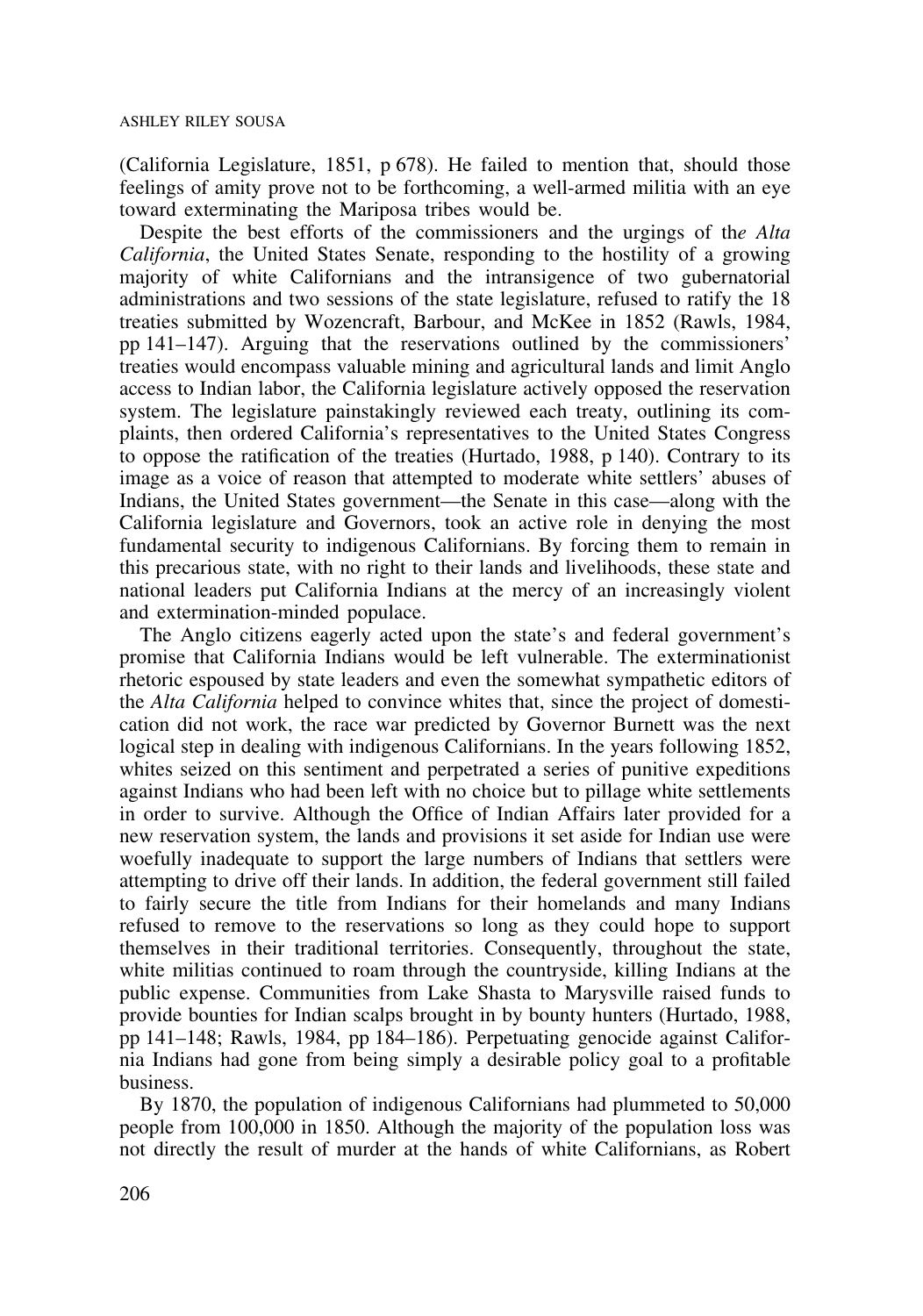Heizer has pointed out, much of it was directly attributable to white invasion. Considering that, after 1850, California Indians had to contend with "rivers so polluted by silt from gold mining that the fish runs were severely reduced and, in some cases, terminated; the game either killed off or so gun-shy that the bow and arrow was ineffective; hunted down like wild animals for whom bounty was paid; their women seized; their children kidnapped and sold outright or 'indentured'; suffering from introduced diseases (especially venereal types) and wholly without medical care," Heizer concludes that "it is actually surprising that by 1870 there remained as many living native Californians as there were" (Heizer, 1973, p 9). Perhaps California Indians recognized too that they were lucky to be alive in such numbers, or perhaps they felt sharply the loss of such great proportions of the families and communities that had sustained their efforts to remain free of the reservations. Either way, by 1870, the majority of Indian conflicts in California had drawn to a close and Indians submitted themselves to the poorly run and badly provisioned reservations. The genocidal policy of white California had succeeded in largely ridding California of its Indian population and the problems it posed for white invaders eager to monopolize Indian lands and resources.

For the white invaders of Tasmania, the failure of the British colonial regime to enforce laws protecting them from settler abuses led to the almost total destruction of the indigenous Tasmanian population. By the 1870s, the reserves set up for indigenous people in the Bass Straits islands had largely failed. Demoralized, under provisioned, and susceptible to European diseases in the cramped quarters of the settlements, indigenous Tasmanians quickly wasted away until only one quarter of the aboriginal population that existed at the time of white settlement in the early nineteenth century (roughly 300 people) remained in the prison-like reserves. In August 1830, Sir George Murray commented of Lieutenant-Governor Arthur's new removal policy: "the adoption of any line of conduct having for its avowed or for its secret object the extinction of the native race could not fail to leave an indelible stain on the character of the British government." Although removal was billed as the only *alternative* to extinction, as Clive Turnbull points out, "Britain had now been contemplating precisely this result for more than a quarter of a century without the slightest deviation in policy" (Turnbull, 1975, pp 116–117). With an eye to conveniently disposing of the indigenous population of Tasmania in a way that would ideally hasten their demise, but at least remove them as an obstacle to white hegemony, the British colonial regime in Tasmania proved itself an indispensable agent of genocidal violence in the extermination of indigenous Tasmanians.

Contemporary accounts of settler–indigenous relations in California and Tasmania seem to emphasize the notion that colonists had a very limited range of choices in dealing with native peoples, and this notion has haunted perceptions of these histories to this day. For those of us living in these former settler societies, our national myths indoctrinate us in the theory of inevitability in the guise of "manifest destiny" or the "white man's burden." Twenty-first century consumers of this history and mythology, if they are sensitive to cultural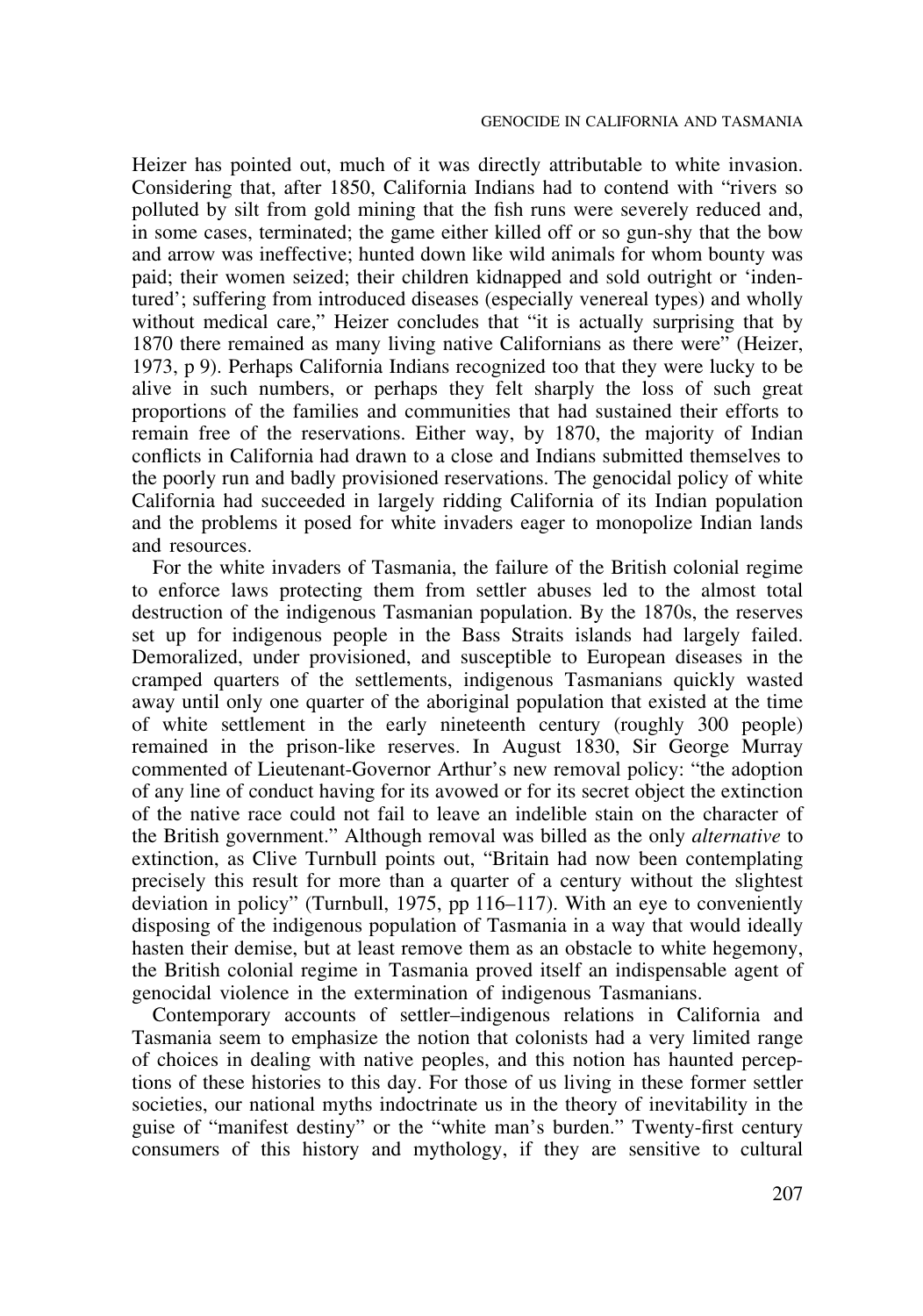relativism and political correctness, will lament the unfortunate but certain demise of indigenous peoples. Even professional historians are prone to conclude that, tragically, colonists had no choice but to rely on indigenous labor, that the colonial administration had no way of restraining settlers, that native people must fall before the onward march of progress, and so forth. Given the pervasiveness of these justifications, it can be difficult to put the behavior of these settlers in its proper context.

These myths and assumptions absolve people of responsibility and accountability for their own behavior. The contrast between the aims and values of white settlers and those of indigenous peoples—the explanations of this inevitability are played up to the point of obfuscating the obvious: the invisible sweeping hand of history does not commit genocide, people do. Uncovering the combinations of structural factors—the intangible values, beliefs, and trends of the time—and individual action contributing to the act of genocide is the historian's contribution to figuring out why and how people have acted with such unrestrained yet organized brutality. In this era of reconciliation commissions and reparations, understanding these processes is more than a matter of intellectual curiosity. If, as many historians are wont to assert, we study history to understand and affect the present human condition, then studies of genocidal violence in its historical context are vital, not only to reconciliation and reparation, but to understanding and preventing genocidal violence in the present and future.

#### **Bibliography**

- Almaguer, T. (1994) *Racial Fault Lines: The Historical Origins of White Supremacy in California* (Berkeley: University of California Press).
- Anderson, W. L., ed. (1991) *Cherokee Removal: Before and After* (Athens: University of Georgia Press).
- Bonwick, J. (1869) *The Last of the Tasmanians; or the Black War of Van Diemen's Land* (London: Sampson Low, Son, & Marston).
- California Legislature (1851) *Journals of the Legislature of the State of California at its Second Session: Held at the City of San Jose, Commencing on the Sixth Day of January, and Ending on the First Day of May,* 1851 (San José: Eugene Casserly, State Printer).
- California Legislature Senate (1850) *Journal of the Senate of the State of California at their First Session, Begun and Held at Puebla de San Jose´, on the Fifteenth Day of December, 1849* (San Jose´: J. Winchester, State Printer).
- Heizer, R. F. (1973) *Collected Documents on the Causes and Events in the Bloody Island Massacre of 1850* (Berkeley: Archaeological Research Facility, Department of Anthropology, UC Berkeley).
- Heizer, R. F. (1974) *The Destruction of California Indians: A Collection of Documents from the Period 1847 to 1865 in which are Described Some of the Things that Happened to Some of the Indians of California* (Lincoln: University of Nebraska Press).

Heizer, R. F. and Almquist, A. J. (1971) *The Other Californians: Prejudice and Discrimination Under Spain, Mexico, and the United States to 1920* (Berkeley: University of California Press).

- Hurtado, A. L. (1988) *Indian Survival on the California Frontier* (New Haven: Yale University Press).
- Plomley, N. J. B. (1966) *Friendly Mission: The Tasmanian Journals and Papers of George Augustus Robinson, 1829–1834* (Hobart, Tasmania: Tasmanian Historical Research Association).
- Prucha, F. P. (1984) *The Great Father: The United States Government and the American Indians* (Lincoln: University of Nebraska Press).

Rawls, J. J. (1984) *Indians of California: The Changing Image* (Norman: University of Oklahoma Press). Ryan, L. (1981) *The Aboriginal Tasmanians* (Vancouver: University of British Columbia Press).

Satz, R. N. (1975) *American Indian Policy in the Jacksonian Era* (Lincoln: University of Nebraska Press).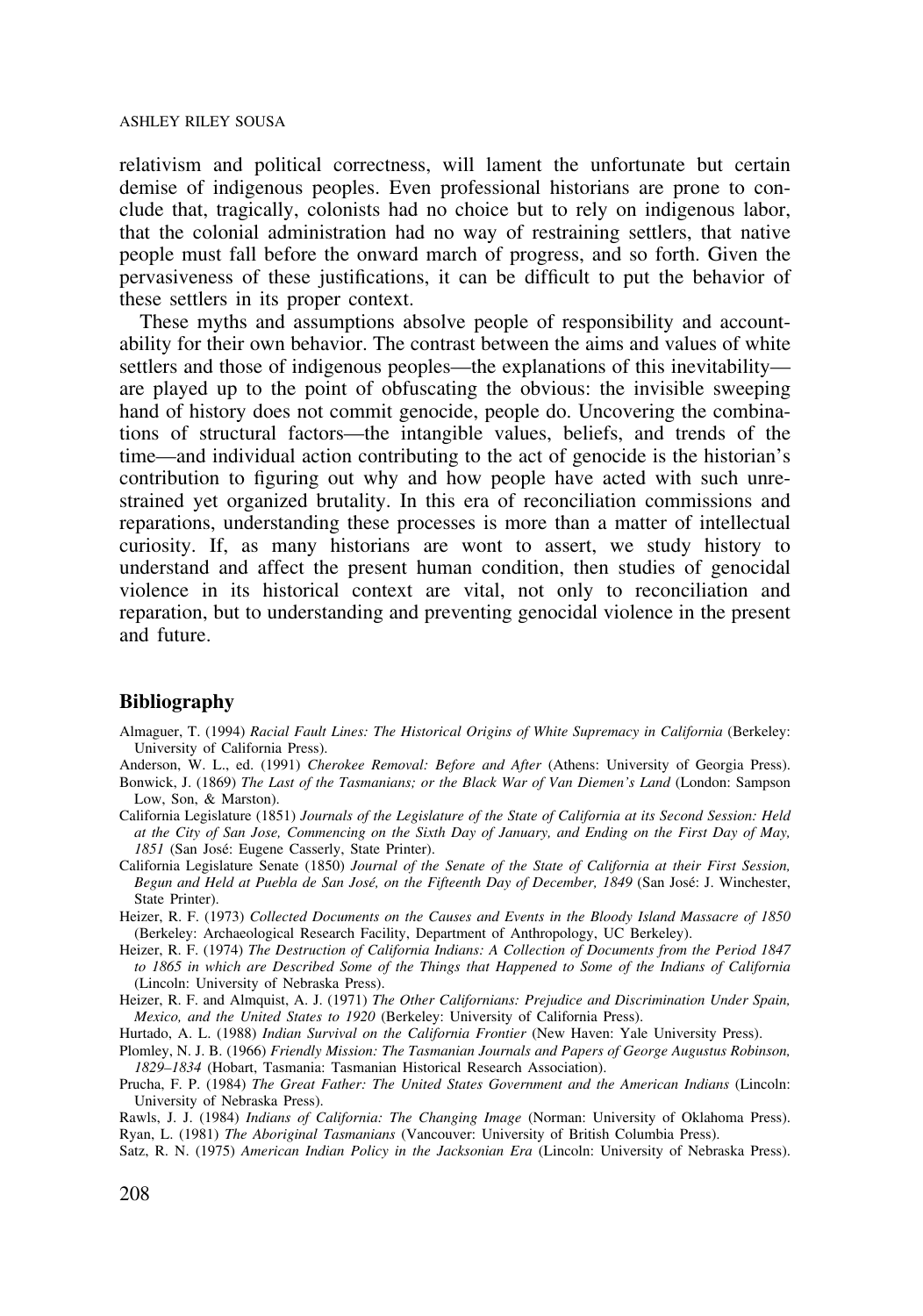#### GENOCIDE IN CALIFORNIA AND TASMANIA

Turnbull, C. (1975) *Black War: The Extermination of the Tasmanian Aborigines* (Melbourne, Australia: Lansdowne Press).

Utley, R. (1984) *The Indian Frontier of the American West* (Albuquerque: University of New Mexico Press). Zinn, H. (1995) *A People's History of the United States* (New York: HarperCollins).